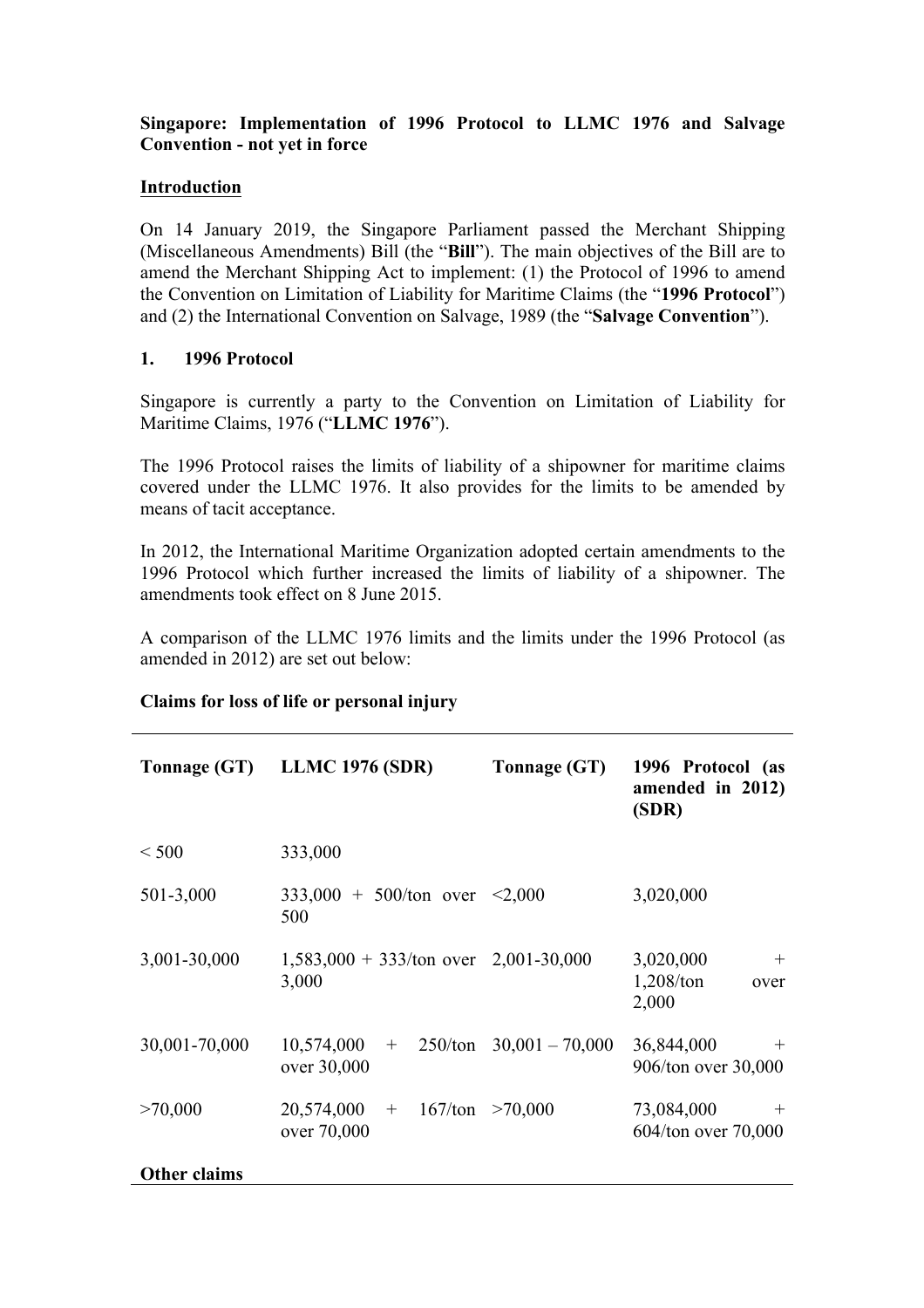| Tonnage (GT)      | <b>LLMC 1976 (SDR)</b>                                       | Tonnage (GT) | 1996 LLMC<br>(as<br>amended in 2012)<br>(SDR) |
|-------------------|--------------------------------------------------------------|--------------|-----------------------------------------------|
| $<$ 500           | 167,000                                                      | < 2,000      | 1,510,000                                     |
| 501-30,000        | $167,000 + 167/\text{ton}$ over 2,001-30,000<br>500          |              | $1,510,000 + 604/t$ on<br>over 2,000          |
| $30,001 - 70,000$ | $5,093,500 + 125/\text{ton over } 30,001 - 70,000$<br>30,000 |              | 18,422,000<br>$+$<br>453/ton over 30,000      |
| >70,000           | $10,093,500 + 83$ /ton over >70,000<br>70,000                |              | 36,542,000<br>$+$<br>302/ton over 70,000      |

The implementation of the 1996 Protocol does not apply in relation to any liability arising out of an occurrence which took place before the date of commencement of the relevant provisions of the Merchant Shipping (Miscellaneous Amendments) Act 2019.

### **2. Salvage Convention**

The Bill also implements the Salvage Convention, the essential purpose of which was to bring the traditional rules of salvage up to date with modern practice and, in particular, to take account of international concerns relating to the protection of the marine environment.

The key features of the Salvage Convention include a) the introduction of a criteria for fixing the amount of reward for salvors and b) the introduction of a special compensation to salvors who prevented or minimised environmental damage, even if the salvage operations failed to save the ship or its cargo.

The provisions of the Salvage Convention do not apply to:

- a) any salvage operation that takes place in inland waters of Singapore, and in which either no ship is involved or all the ships involved navigate in inland waters (whether of Singapore or otherwise); or
- b) any salvage operation in which the property involved is maritime cultural property of prehistoric, archaeological or historic importance, and is situated on the seabed.

The implementation of the Salvage Convention does not affect any rights or liabilities arising out of any salvage operations started or other acts done before the commencement of the relevant provision of the Merchant Shipping (Miscellaneous Amendments) Act 2019.

# **Comments**